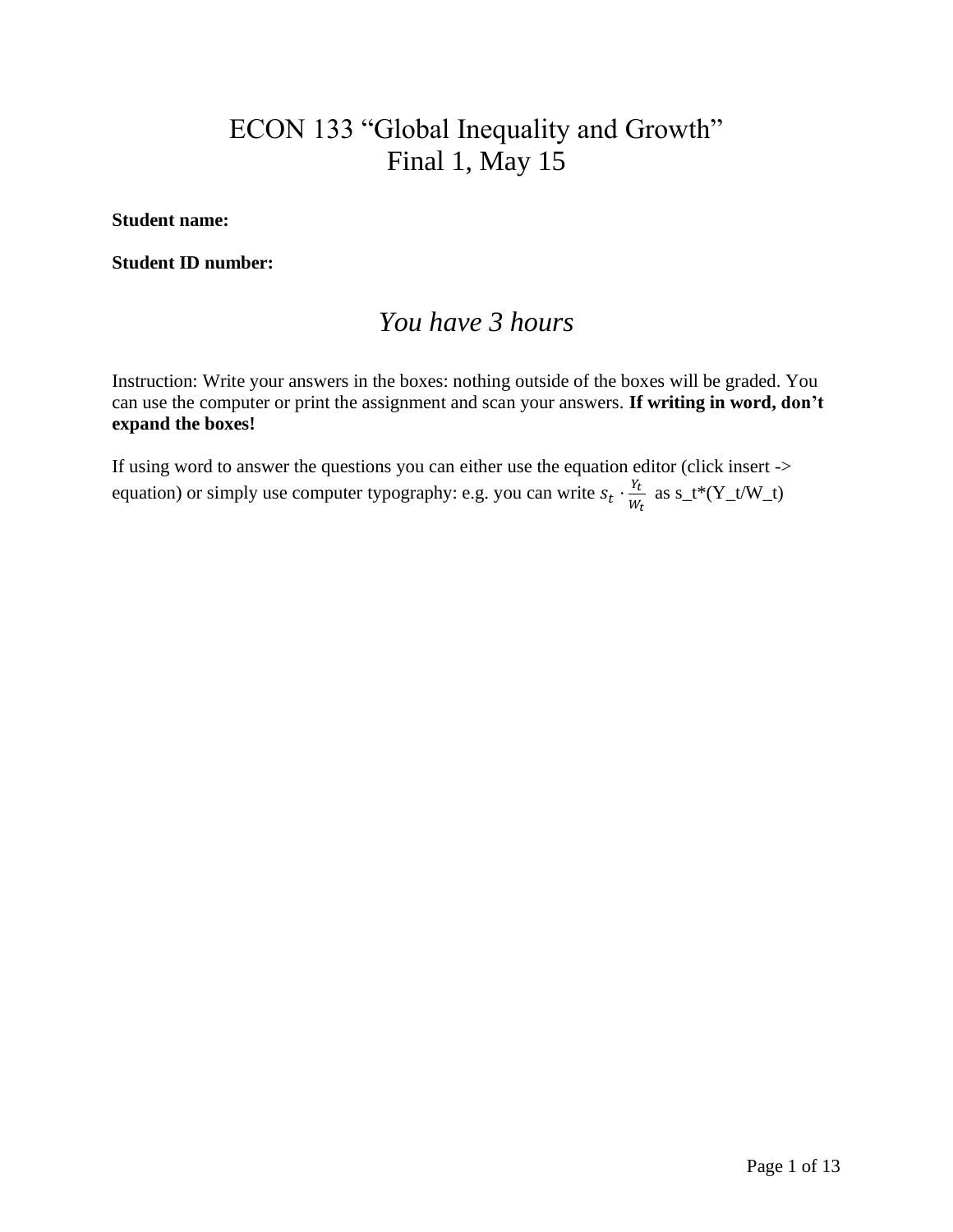# **Exercise 1: True or false statement (12 points)**

*a) True or false: There is always a trade-off between equity and efficiency (2 points)*

*False: Theoretically there is a host of anti-inequality measures that promote equity while improving efficiency. To name a few: breaking up monopolies and monopsonies, stopping nepotism, fighting discrimination, curbing tax evasion, limiting bargaining, improving public schooling and public health care etc.*

*Taxation (as a mean to achieve equity) disincentivizes work and thereby reduce efficiency, but this has to be held against what the tax revenue is spend on. E.g. public spending on child care incentivizes work.*

*As an empirical observation countries with low income inequality (measured by GINI) have experienced higher economic growth than countries with high income inequality. The US had higher growth from 1950 to 1980 than from 1980 until today, despite having more redistribution and higher tax rates from 1950-1980. Similarly, societies with low inequality show greater financial stability, longer lifespans, less crime etc.*

*More points apply and the student will receive full points for sketching out any of these*

*b) True or false: Development aid harms the quality of institutions as it incentivizes governments to underperform (2 points)*

*False: Jones and Tarp (2015) evaluate the impact of aid on governance over a thirty year timespan. They find that development has marginally increased the quality of institutions and that this is driven by the portion of aid aimed at improving governance*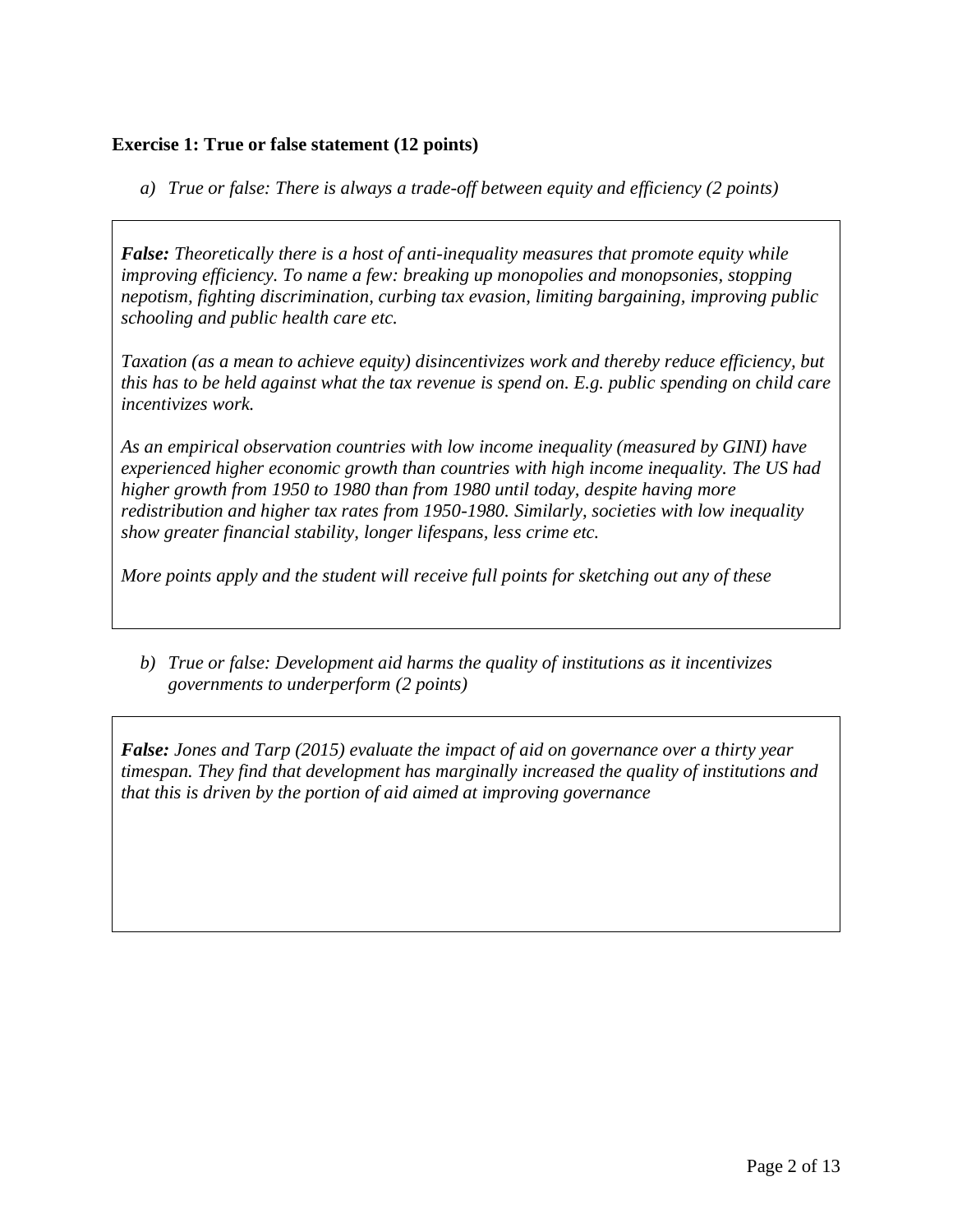*c) True or false: Countries receiving the most aid have experienced less economic growth than countries receiving little aid. Therefore, development aid is unsuccessful in delivering economic development. (2 points)*

# *False:*

*1) Countries at the bottom of the development ladder are the ones most likely to receive development aid. This has to be taken into account when measuring the link between ODA and GDP.* 

*2) Tarp (2013) finds a robust positive relationship between aid and GDP in the last 30 years when taking into account the relationship between low initial growth and aid.*

*Mentioning either point will give the student 2 points* 

*d) True or false: In the long run, wealth inequality is the result of savings and income inequality. (2 points)*

*True:*

*Individual i wealth accumulation can always be written:* 

 $W_{t+1}^i = (1 + q_t^i) \cdot (W_t^i + s_t^i Y_t^i)$ 

where  $W_t^i$  wealth,  $Y_t^i$  is income,  $s_t^i$  is net savings rate,

 $1 + q_t^i$  is rate of capital gains (price effect) in year t

*In a long-run steady-state without price effect, then:*

$$
sh_W^P = sh_Y^P \cdot \frac{s^p}{s}
$$

*i.e. share of wealth= share of income* ⋅ *relative savings rate*

*(Students don't need to derive, but can simply respond with intuition)*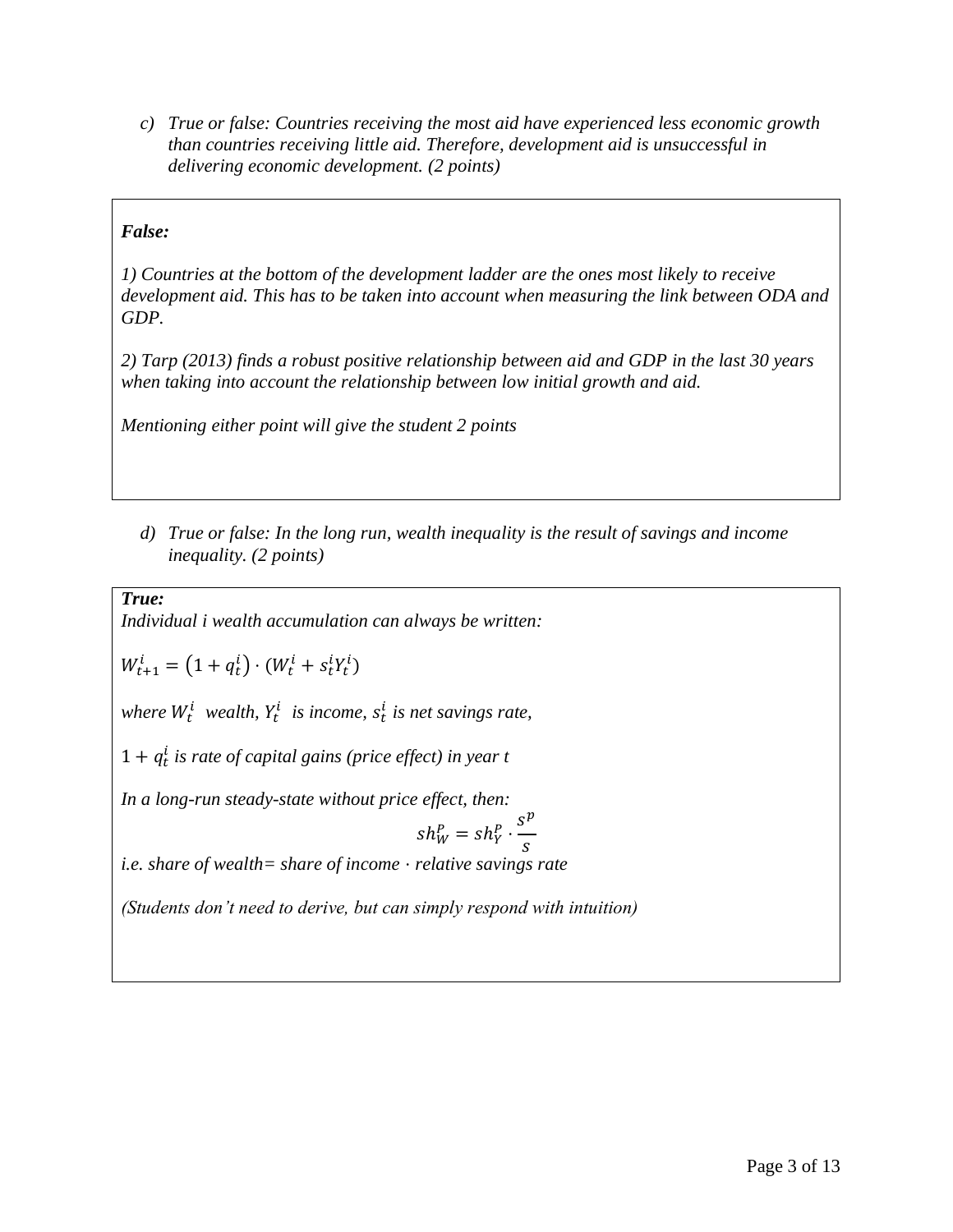*e) True or false: Without capital taxation, r would have been greater than g for the duration of the recorded human history. That is, the rate of return on capital (r) would have been greater than the economy wide growth rate (g). (2 points)*



*f) True or false: If the GINI coefficient decreases this implies that the top 1 percent income share is reduced (2 points)*

*False: If e.g. there is redistribution from the middle class (income percentile 50-90) to the bottom 50 percent income earners this reduces inequality (measured by the GINI coefficient) without affecting the top 1% income share. Students may answer using other examples.*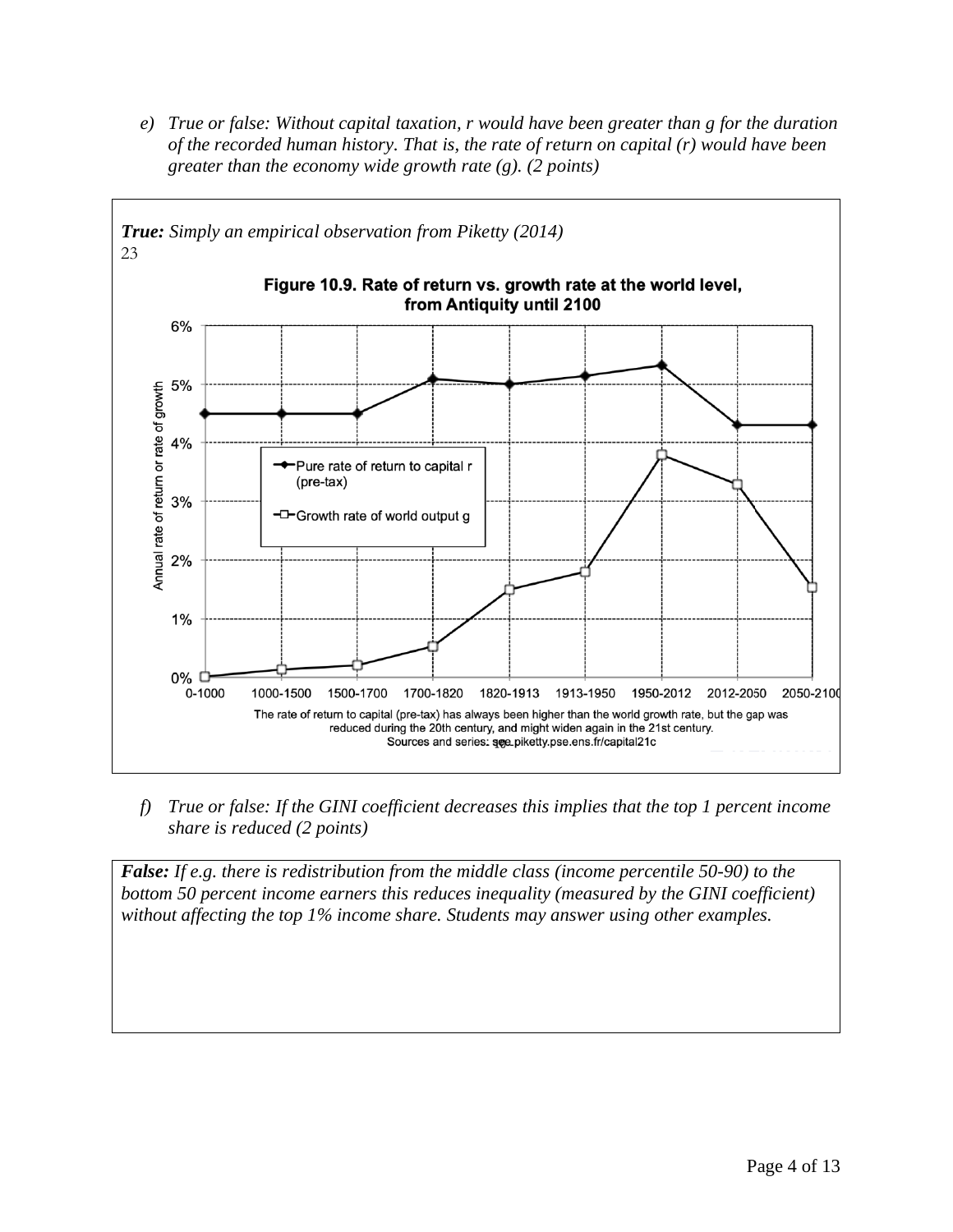### **Exercise 2: Wealth accumulation (8 points)**

Let  $s_t$  define the economy wide savings rate (net of depreciation) at time t;  $Y_t$  define national *income and*  $g_t = \frac{Y_{t+1}}{Y_t}$  $\frac{t+1}{Y_t} - 1$ 

*a) Write the steady state expression for the wealth-to-income ratio (do not derive) (1 point)*

*s/g*

*b) Explain the intuition behind the steady-state level of wealth-to-income (1 point)*

*The larger the savings rate, the larger the wealth accumulation, which increases the wealthto-income ratio. As a countervailing force, income growth will over the long run diminish the importance of past savings and decrease the wealth-to-income ratio.* 

*In the long-run, initial endowments and temporary price-effects (capital gains) will not matter.*

*Students may alternatively show this mathematically* 

*c*) Does a rising level of the wealth-to-income ratio  $(\beta = W/Y)$  imply a larger capital *income share*  $(\alpha = r \cdot \beta)$  *? (2 points)* 

*Note necessarily. That depends on how r is impacted by an increase in β. In general a larger implies a lower r. For the capital income share to increase the rate of return (r) most fall proportionally less than the increase in* . *Intuitively, the increased income generated from wealth accumulation can either disproportionately accrue to workers or investors, we cannot a priori know who benefits the most.*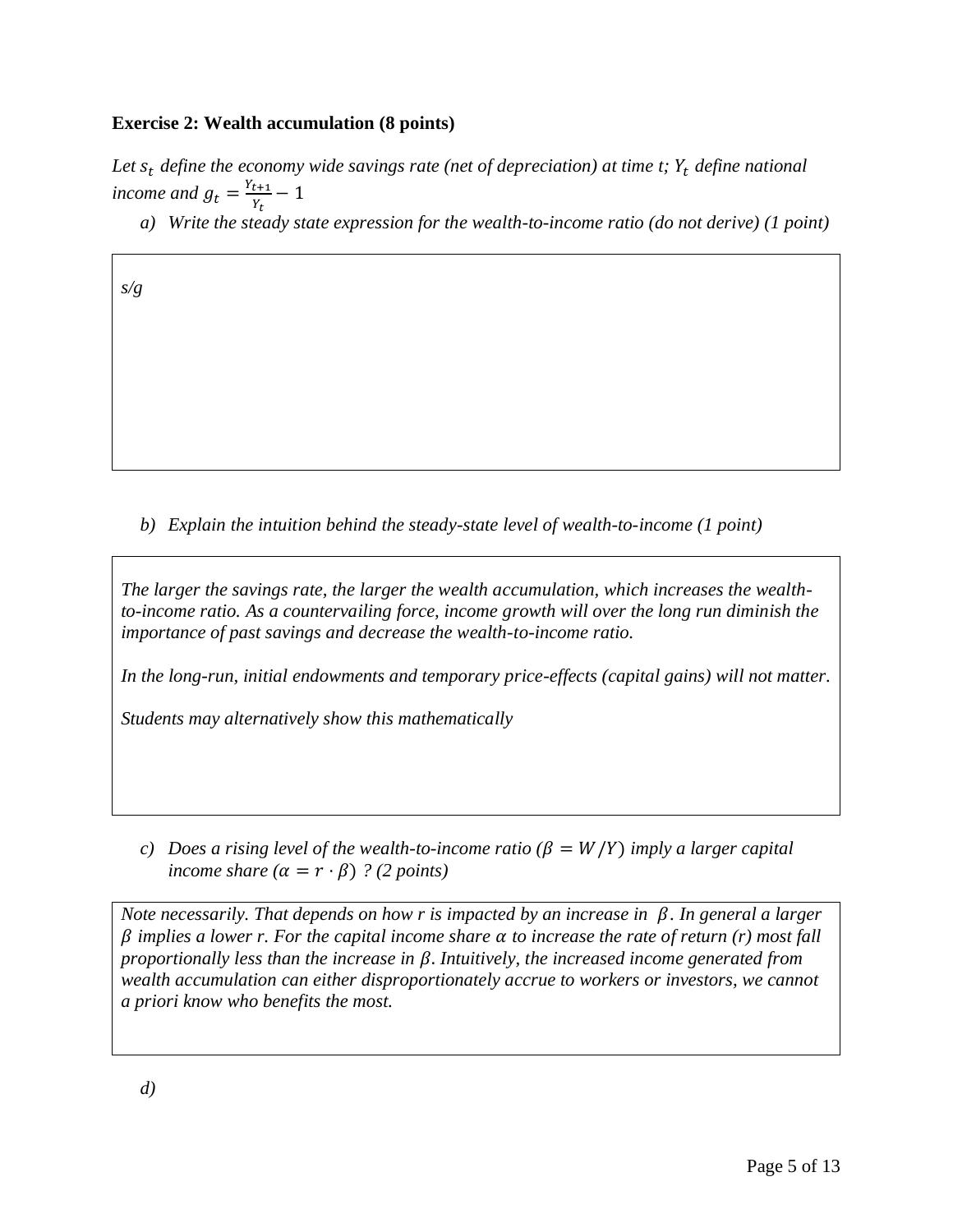*e) Consider an economy with perfect competition and a CES (constant elasticity of substitution) production function. Let define the elasticity of substitution between capital (K) and labor (L). Under what conditions will an increase in K imply a larger capital income share? (2 points)*

 $\sigma > 1$ 

*f) Consider an economy without perfect competition – how might wealth accumulation impact the capital income share? (HINT: Consider the impact on bargaining power) (2 points)*

*If wealth accumulation is concentrated to a few extremely wealthy individuals this could come at a risk of creating a small wealthy elite with large political sway to impact tax, industrial and labor law. Similarly, consolidated wealth can be used to create monopoly/monopsony power. In all these instances, wealth accumulation can increase the bargaining power of capital owners and allow them to extract larger economic rents (increase the capital income share)*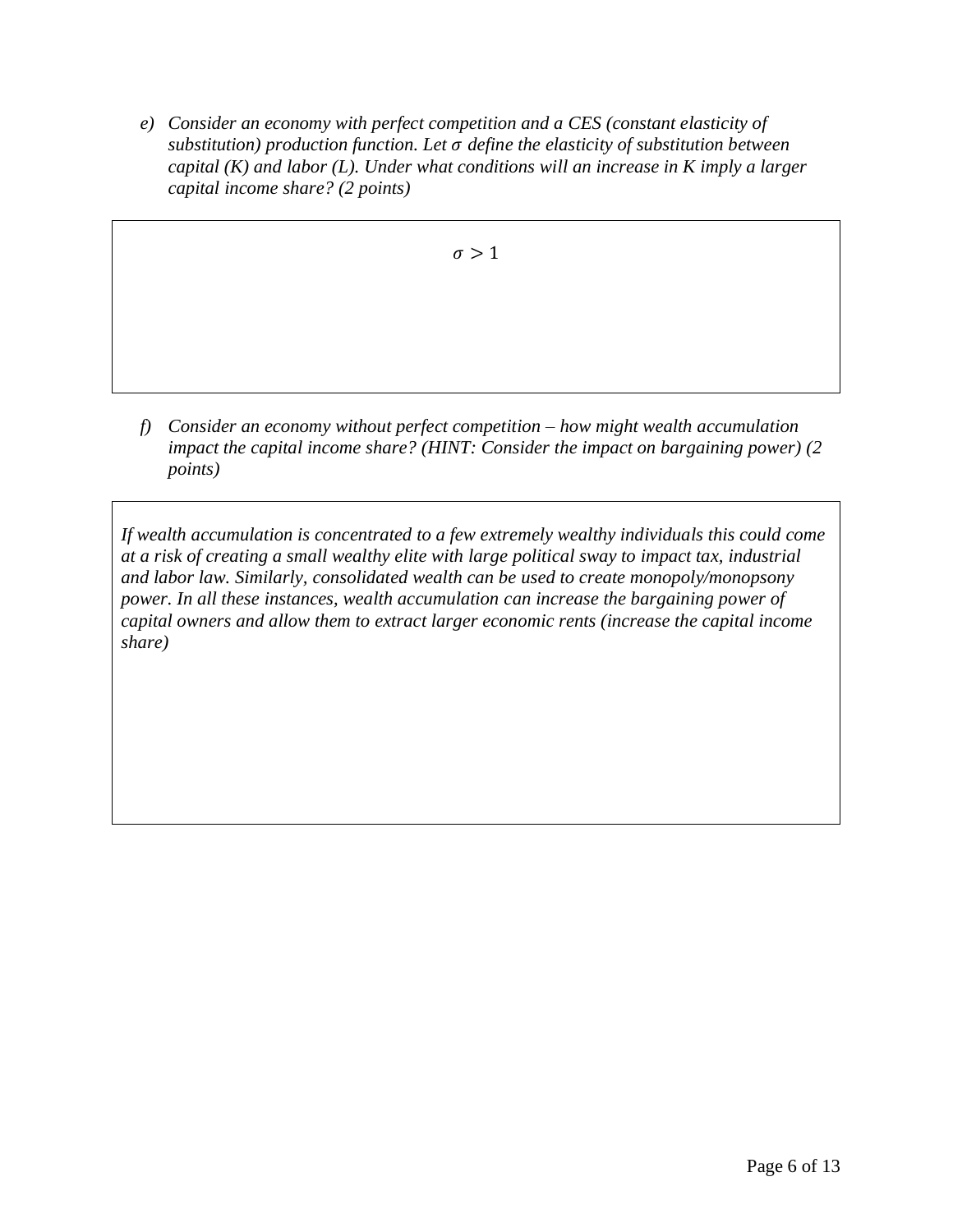*BONUS We tweeted an article from Branko Milanovic on the nature of wealth*  <https://glineq.blogspot.com/2020/02/what-is-wealth.html>*. What are the issues he highlights in comparing wealth over time? (2 points)*

*To cite his conclusion: "comparing wealth over different ages is not only fraught with difficulties or rather impossible because we cannot assign values to the things that did not exist in the past and exist now, but because we have trouble comparing wealth in different societies with structurally different features. We have to realize that it is okay to compare wealth of the people on the Forbes list so long as they share similar social environment: the same ability to protect that wealth, to use it to boss people around, to bequeath it. The moment when these underlying conditions diverge comparison ceases to be meaningful."*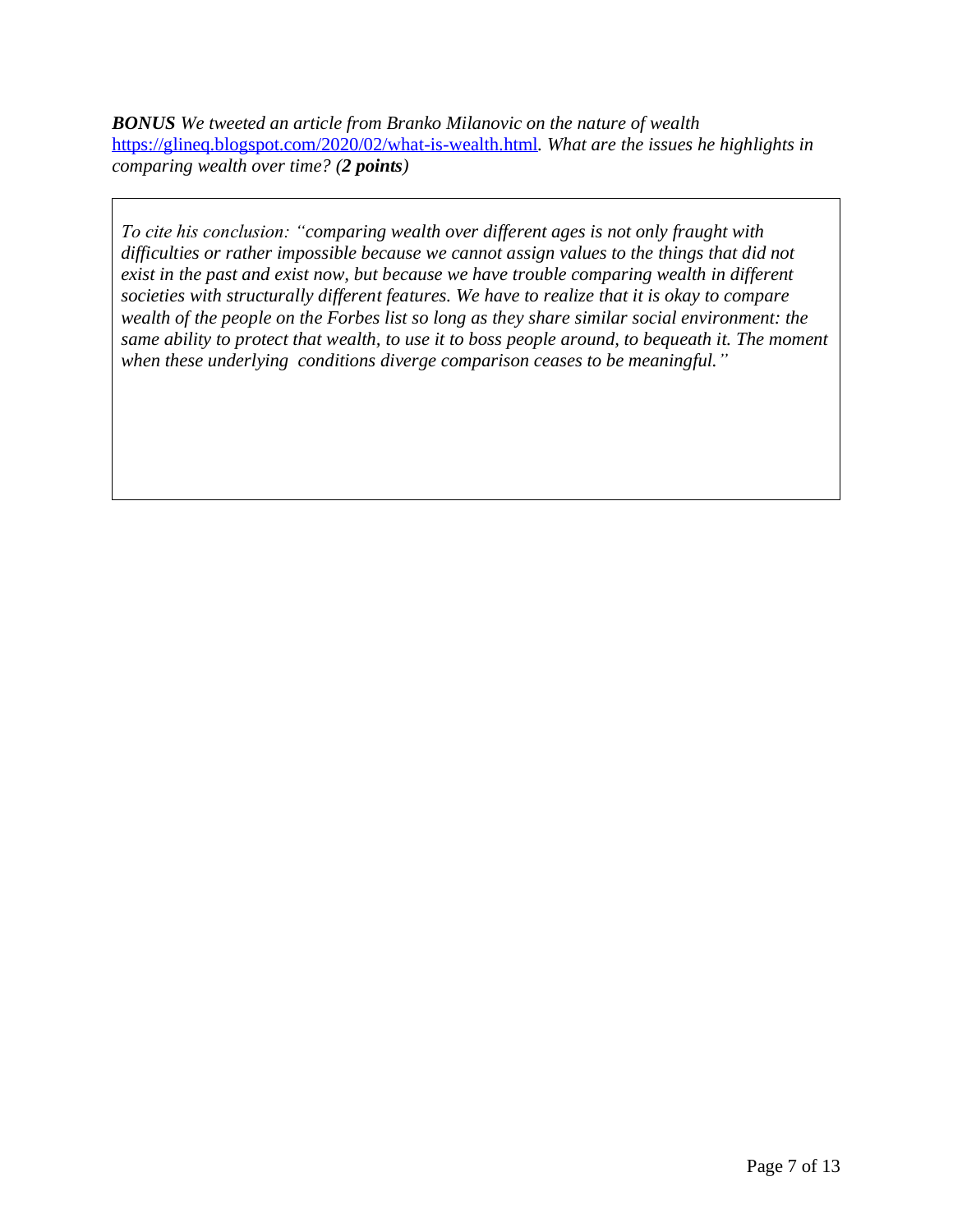# **Exercise 3: Capital taxation (10 points)**

*a) Why would the government like to tax capital? Why not just tax wages? (2 points)*

*If inequality entirely came from labor income, it would be useless to tax K. But in practice inheritance plays a big role. And it is not easy to separate L from K income flows*  $\rightarrow$  *These are the two key reasons why capital should be taxed*

*Main situations where the K/L frontier is fuzzy: • Business owners can decide how much they get paid in wages vs. dividends • Freelancers (journalists, consultants...) and self-employed (doctors, lawyers, etc.) can incorporate*

*b) What are the issues with source-based corporate taxation?(2 points)*

*Three main consequences of source-based taxation:* 

- *Profit shifting to low-tax countries*
- *Relocation of capital to low-tax countries*
- *Tax competition leading to equilibrium where tax rates are too low*

*(2 points for mentioning 2/3, 1 point for mentioning 1/3)*

*c) Describe transfer pricing and the arm's-length principle. (1 point)*

*Tranfer pricing is the price affiliates put on all internal transactions. That is, if two affiliates of the same firm transact goods or services they need to price this according to governing tax rules and this price is called the "transfer price"*

*The arm's-length principle implies that the internal transfer price between the two affiliates cannot differ from a price two unaffiliated firms would have transacted at.*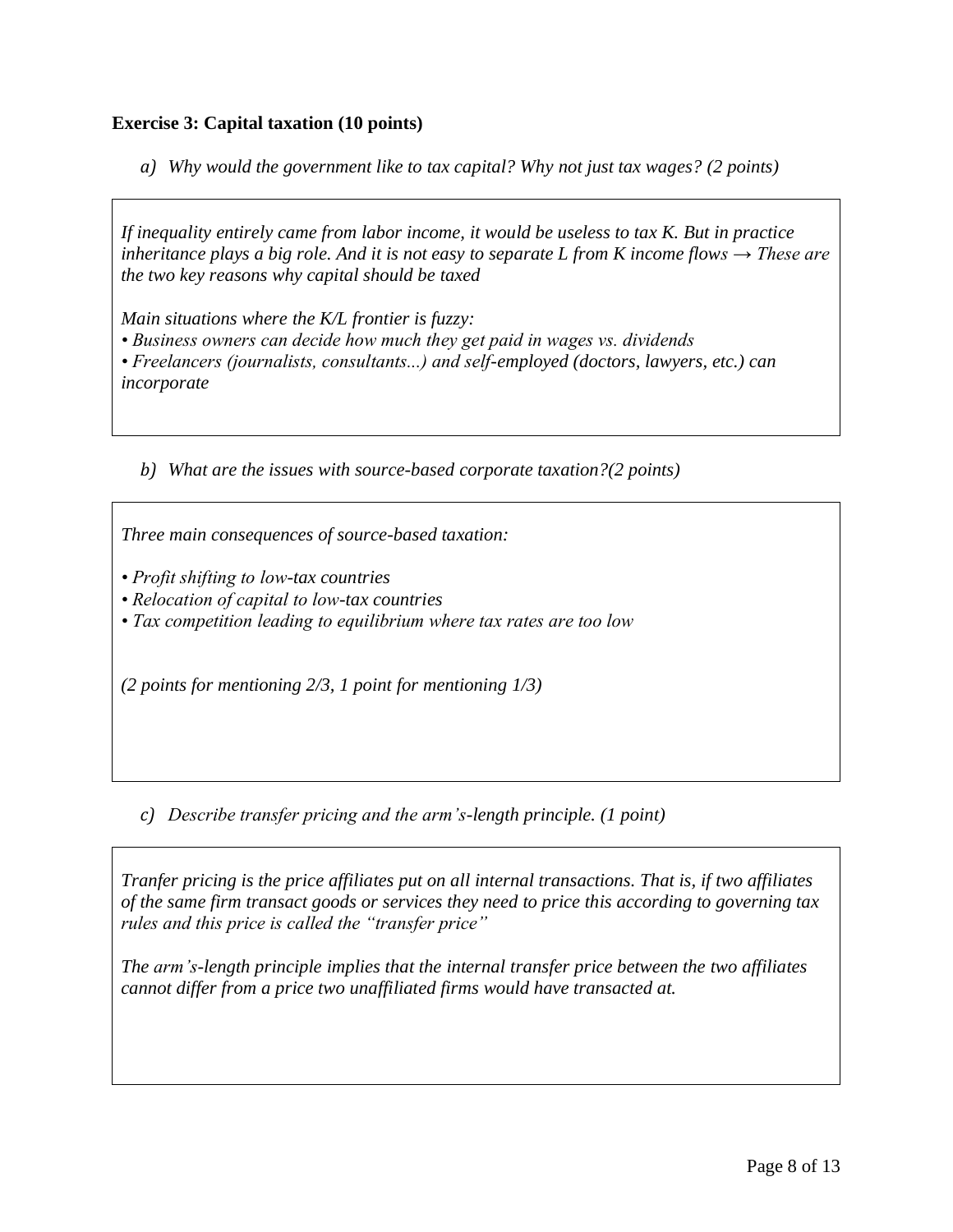*d) What issues occur when firms are asked to follow the arm's length principle? (1 point)*

*The arm's-length principle is in many cases meaningless. When affiliates of the same firm transact they often transact in services that no unaffiliated firms would ever do. E.g. what is appropriate arm's-length price on using know-how from the head office or the brand of IKEA?*

*In this ocean of meaninglessness firms have plenty of options to skew the price in their favor and shift income to tax havens. In short, ALP is a bureaucratic nightmare which firms can exploit to minimize their tax bill.*

*e) Give a concrete example of how a firm might shift income to tax havens? (2 points)*

*One important channel of profit shifting is transfer mispricing. That is, firms can reduce their tax bill by applying a high price on items/services flowing from affiliates in low-tax countries to affiliates in high-tax countries, and vice versa. This erodes the profits in the high-tax affiliate, which is paying the high price, but equally increases the profits in the low-tax affiliate, which is receiving the high price.*

*Relatedly, firms can give internal loans with high internal interest rates and redirect consumers to buy directly from tax haven affiliates.*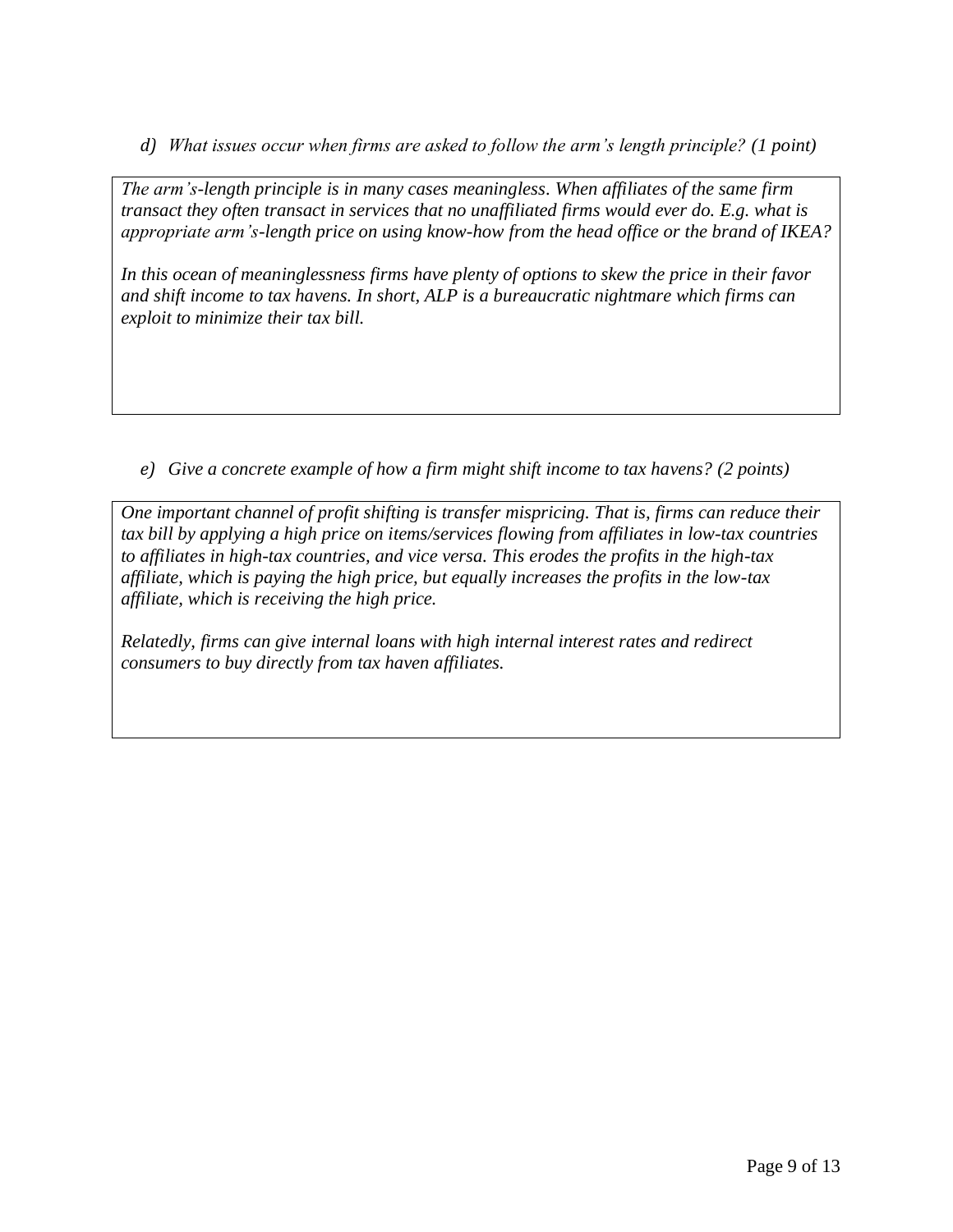*f) How could the global corporate tax regime be improved? (2 points)*

*Several potential solutions (all will give full points). Let's start with the easiest: corporate tax harmonization. If countries could agree on a global minimum corporate tax rate of say 25%, the problem of profit shifting would largely disappear, as tax havens would simply cease to exist.*

*This was already suggested by the EU Commision's Ruding Committee in 1992, which proposed a minimum EU corporate tax rate of 30%. Skeptical readers might have a hard time seeing tax havens such as Malta, Hong Kong or Luxembourg agree to this and kill a major revenue source. And the failure of any global agreement suggests that these readers are right.*

*There is, however, a solution to that also. Say Google reports \$22bn dollars of profits in Bermuda to be taxed at 0%. The US tax authority can in this case choose to cash in the residual tax payment of 25% by itself. A version of this model was implemented with the Trump tax reform - the only problem being that the minimum tax rate imposed was only 13% (with loopholes built in) and hence still left firms with an incentive to shift profits.*

*Alternatively: Instead of treating the multinational firm as a collection of national entities we need to treat them as one firm. Concretely, if, for example, Google reported \$30bn in consolidated global earnings, and 10% of its revenue comes from France, then France should get to tax 10% of Google's global earnings (\$3Bn). In order for the company to shift their earnings to Bermuda, they have to ask their customers to move.*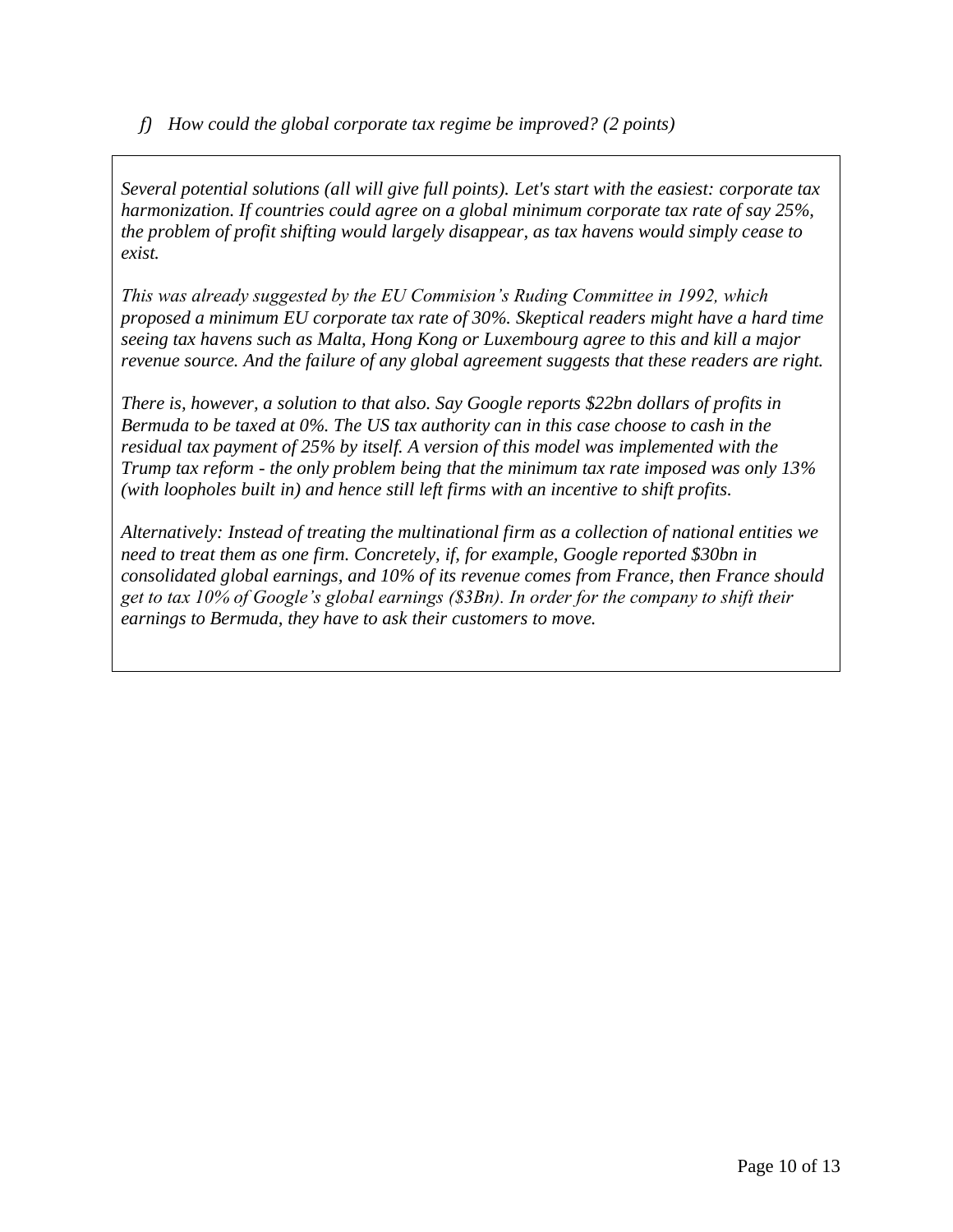### **Exercise 4: Monopsony (10 points)**

Consider a small firm with one production input (labor). The table below shows the production function of the firm. The Marginal Revenue Product is the value of the extra (marginal) production by hiring one additional employee.

| Number of | Marginal               |
|-----------|------------------------|
| workers   | <b>Revenue Product</b> |
|           |                        |
|           |                        |
|           | 18                     |
|           |                        |

*a) Assume that the firm faces perfect competition and a market wage of 15 – how many employees will the firm hire? (2 points)*

*The firm will hire workers as long as the Marginal Revenue Product >Marginal Labor Cost. The marginal labor cost equals the market wage of 15, as the wage is fixed and does not depend on how many workers the firm hire. I.e. the firm will hire 3 workers*

Now instead assume that the firm has local monopsony power (is the single employer in town) and therefore can determine the governing wage by limiting the number of people it hires (the firm cannot discriminate and has to pay the same wage to all employees). The wage curve facing the firm is given in column 3 "Wage" below

| Number of | Marginal                     | Wage | Total Labor Cost   Marginal Labor |      |
|-----------|------------------------------|------|-----------------------------------|------|
| workers   | Revenue Product <sup>1</sup> |      |                                   | Cost |
|           | 30                           |      |                                   |      |
|           | 20                           |      |                                   |      |
|           |                              |      | 4.                                |      |
|           |                              |      | $\circ$                           |      |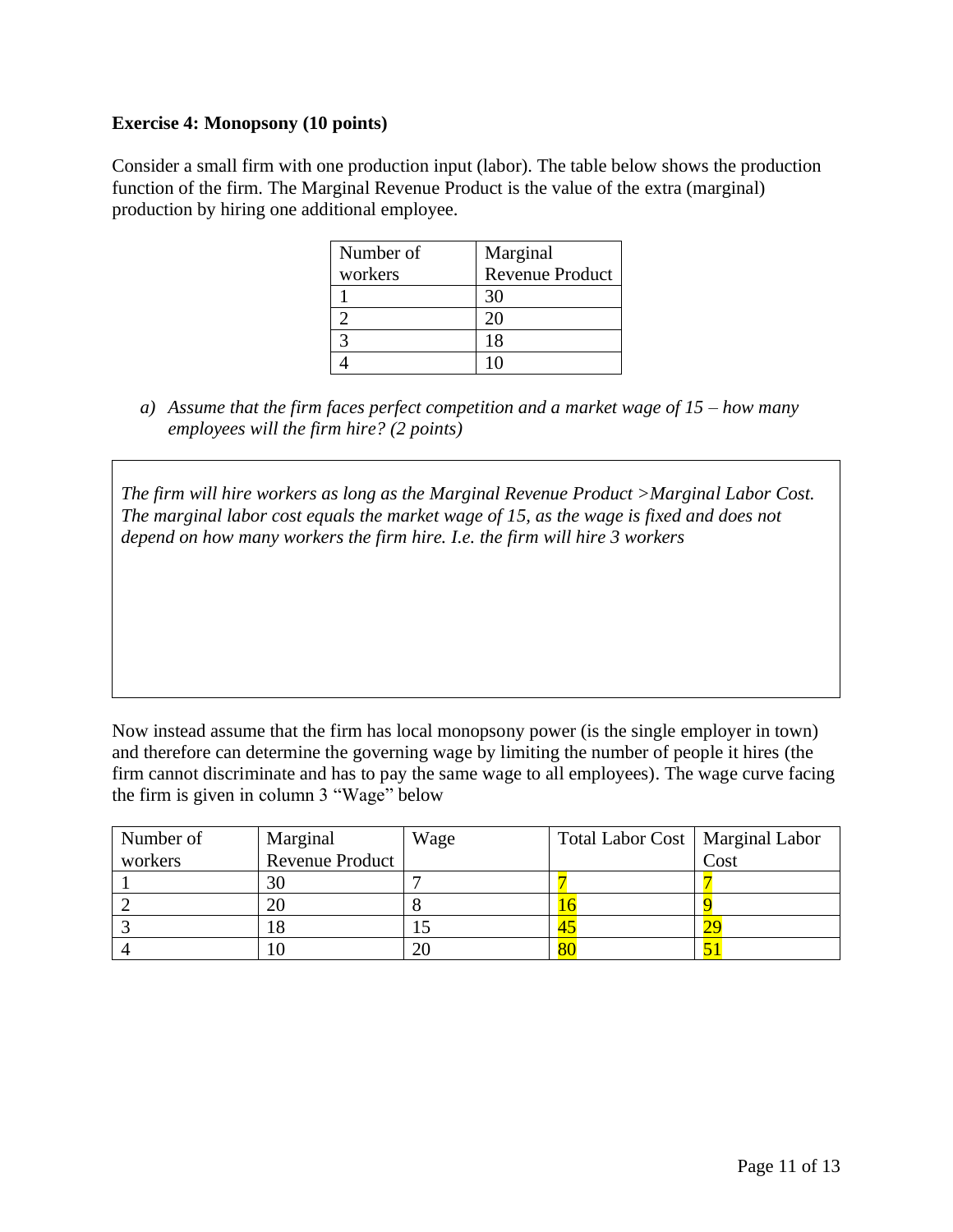*b) How many employees will the local monopsony hire? (HINT: fill out the remaining two columns) (2 points)*

*See the filled-out cols. above in red. The firm will now realize that hiring more workers pushes up the wage received by all workers. Therefore, the marginal labor cost of hiring one additional worker is much higher than the wage received by that additional worker. The firm will hire 2 employees as this is the final point where the Marginal Labor Cost < Marginal Revenue Product.*

*c) What level of hiring would be efficient from an economy wide view? (2 points)*

*The efficient level of employment is 3 workers. At this point all workers produce revenue which is above the wage they require (i.e. this maximizes total welfare = Total Labor Cost + Total Profits). Hiring less workers than 3 is suboptimal, as the firm could hire one additional worker at 15 dollars, while still making a profit. Similarly, hiring 4 workers is suboptimal, as the last worker will require a higher wage than what the individual can produce in revenue.*

*d) How will introducing a minimum wage impact economy wide efficiency? (2 points)*

*Introducing a minimum wage of 15-17.999 dollars will increase efficiency, as the monopsony will in this case hire 3 workers instead of 2. Introducing a minimum wage above 18.001- 19.999 dollars, will have no impact on efficiency (firm still hires 2 workers as in the unregulated case). Introducing a minimum wage above 20 dollars will lower efficiency, as the firm end up hiring less than 2 workers.*